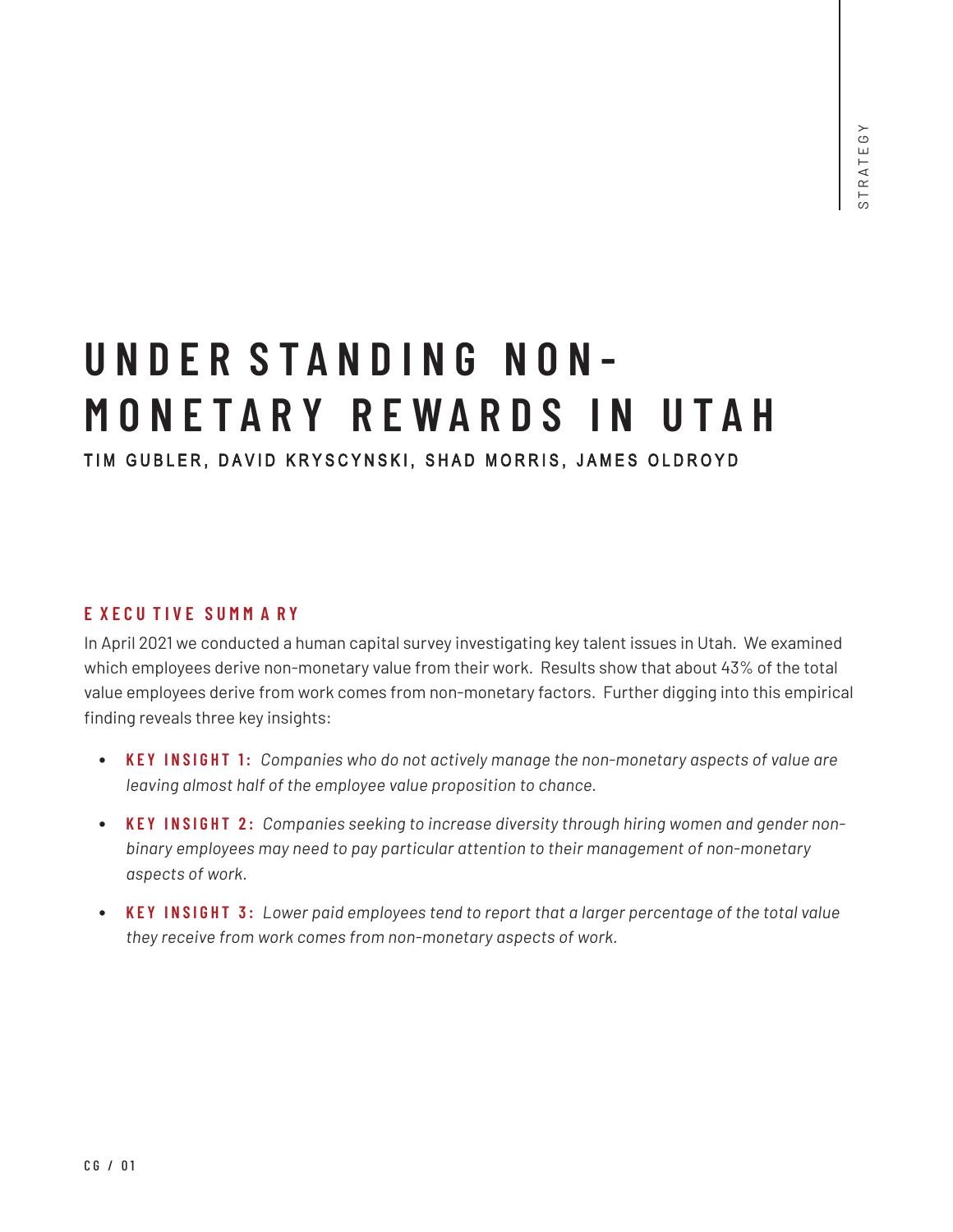#### **SURVEY OVERVIEW**

In April 2021 we distributed a survey to more than 40,000 individuals who have previously participated in one of the Silicon Slopes events over the last 3-5 years. The purpose of the survey was to develop insights related to human capital development and management in Utah. After data cleaning we had a total of 1779 usable responses for an approximate response rate of ~4%, which is a standard response rate for this type of electronic survey. For detailed information on the demographics of the people who completed the survey please see the demographics summary report HERE.

#### **THE VALUE OF NON-MONETARY ASPECTS OF WORK**

The last several decades have been marked by a host of important shifts in the overall workforce and in employee preferences. Importantly, we have seen a rise in the value employees place on the non-monetary aspects of their work. Accordingly, we asked several questions focused on employee non-monetary value.

#### 43% of employee value comes from non-monetary aspects of work?

Survey participants responded to the following survey question:

"Approximately what percentage of the total value you get from your work (including salary, benefits, meaningfulness, autonomy, work flexibility, etc.) comes from non-monetary aspects of your work?"

The overall average for this question is 43%, meaning that employees respond that 43% of the total value they derive from their work comes from these non-monetary factors. This high percentage was surprising to us as researchers because it suggests that a massive percentage of the value employees derive from their work is related to inherently hard to measure and hard to manage aspects of employee work. Measuring salary, bonuses, and even health insurance costs is relatively straightforward. Quantifying autonomy, flexibility, impact on society, and so forth, is much more complicated.

#### **KEY INSIGHT 1:**

## COMPANIES WHO DO NOT ACTIVEIY MANAGE THE NON-MONETARY ASPECTS OF VALUE FOR EMPLOYEES ARE LEAVING ALMOST HALF OF THE EMPLOYEE VALUE PROPOSITION TO CHANCE

No amount of precision in care in the 50-60% of the employee value proposition that you can control with salary, bonuses and clearly contractible benefits can compensate for the failure to manage and curate these non-monetary aspects.

#### Women and Gender non-binary employees value non-monetary aspects more than men

While some survey participants identified as gender non-binary or preferred not to indicate their gender on the survey, the vast majority identified as either male or female. The table below shows the percentage of value individuals derive from non-monetary aspects of work based on their response to our gender identification question: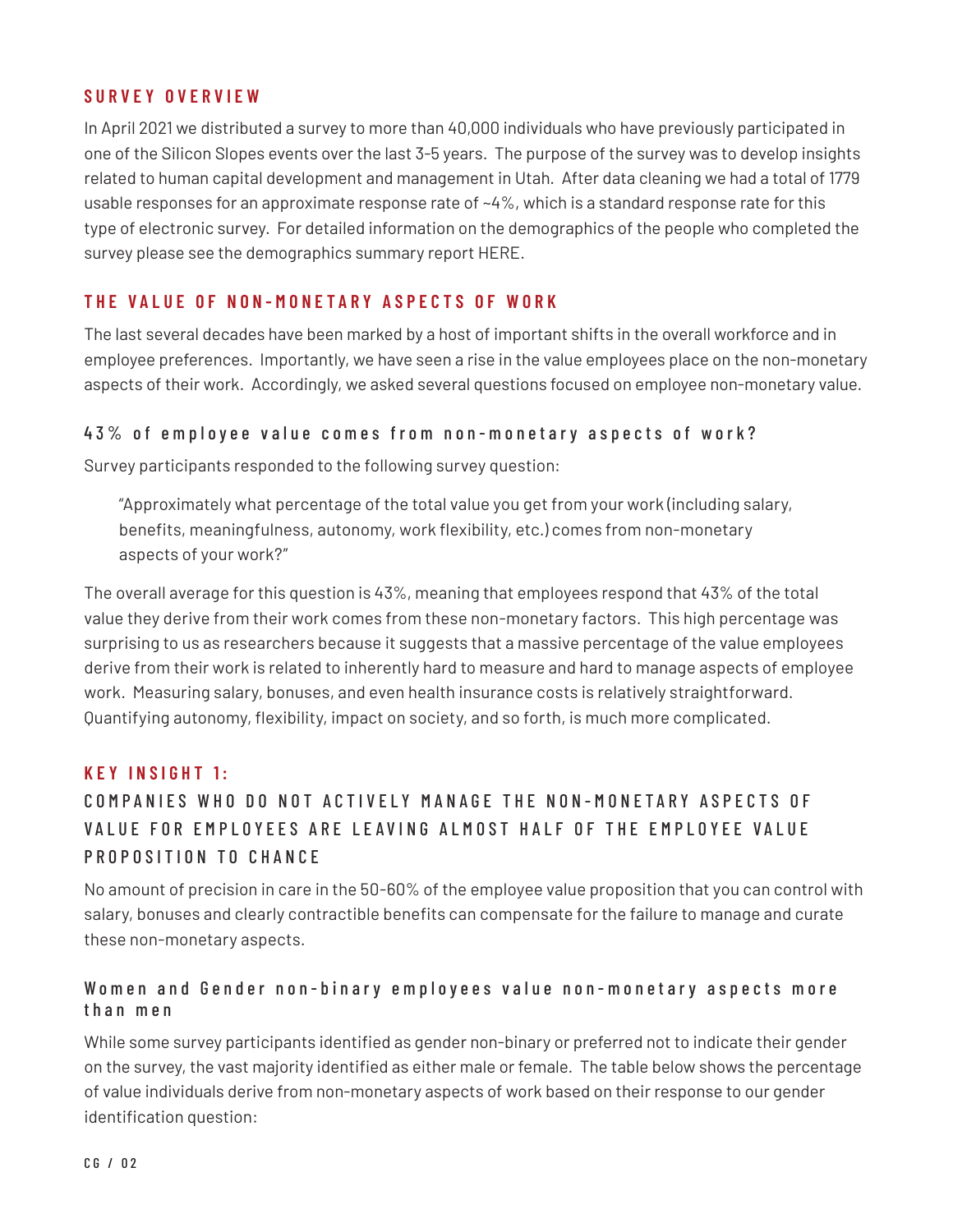| <b>Partial Question</b>                                   | <b>Male</b> | <b>Female</b> | Gender<br>non-binary | <b>Prefer not</b><br>to answer |
|-----------------------------------------------------------|-------------|---------------|----------------------|--------------------------------|
| Percentage of value from non-<br>monetary aspects of work | 41.1        | 47 2          | 48.8                 | 38.O                           |

It is important to note the higher percentages reported by women and gender non-binary individuals in the results.

#### **KEY INSIGHT 2:**

COMPANIES SEEKING TO INCREASE DIVERSITY THROUGH HIRING WOMEN AND GENDER NON-BINARY EMPLOYEES MAY NEED TO PAY PARTICULAR ATTENTION TO THEIR MANAGEMENT OF NON-MONETARY ASPECTS OF WORK HOSE WHO WORK UNDER 40 HOURS A WEEK ARE MUCH MORE LIKELY TO SEEK NEW EMPLOYMENT

#### Percentage of value from non-monetary aspects generally decreases with salary range

In general, the percentage of value employees derive from non-monetary aspects of work tends to decrease as salary increases. This is illustrated in the figure below:



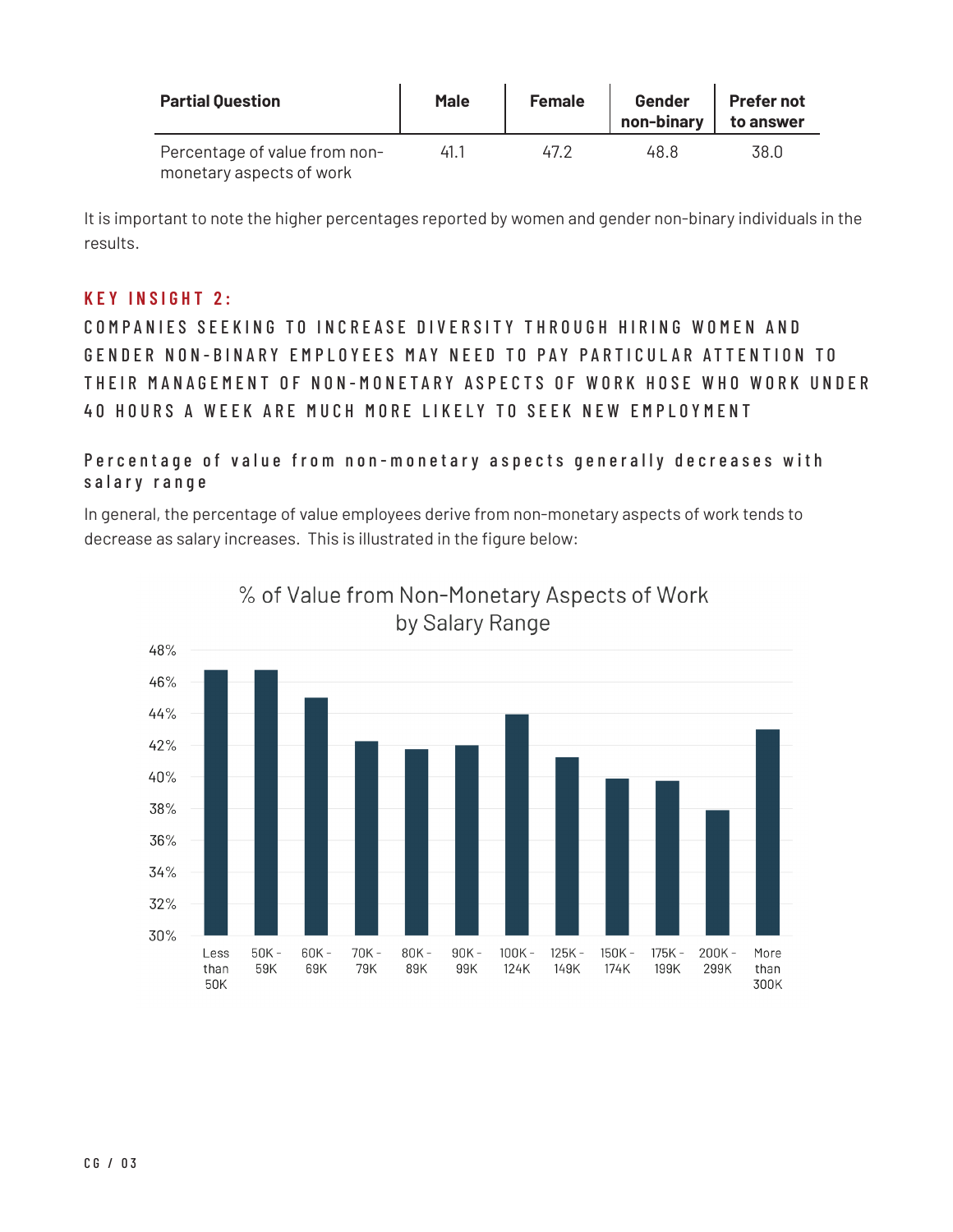## **KEY INSIGHT 3:**

# LOWER PAID EMPLOYEES TEND TO REPORT THAT A LARGER PERCENTAGE OF THE TOTAL VALUE THEY RECEIVE FROM WORK COMES FROM NON-MONETARY ASPECTS OF WORK

Since salary is increasing it is possible that the amount of non-monetary value is similar across these salary groups but it just represents a smaller overall percentage of the value they derive. The figure below illustrates that this is not the case. The figure below calculates the approximate amount of nonmonetary value (in \$) for each salary range, assuming that salary represents the majority of the monetary value employees receive. The amount of value (in \$ terms) from non-monetary value grows substantially as salary increases:



Another possibility is that those with lower salaries are also more likely to be younger employees, and younger employees may see a higher percentage of their total value at work coming from non-monetary aspects. As the next section shows, however, this is not the case. It appears that the percentage of value from non-monetary aspects of work increases with employee age.

#### Percentage of value from non-monetary aspects generally increases with age

It appears that the percentage of value from non-monetary aspects of work generally increases with employee age: